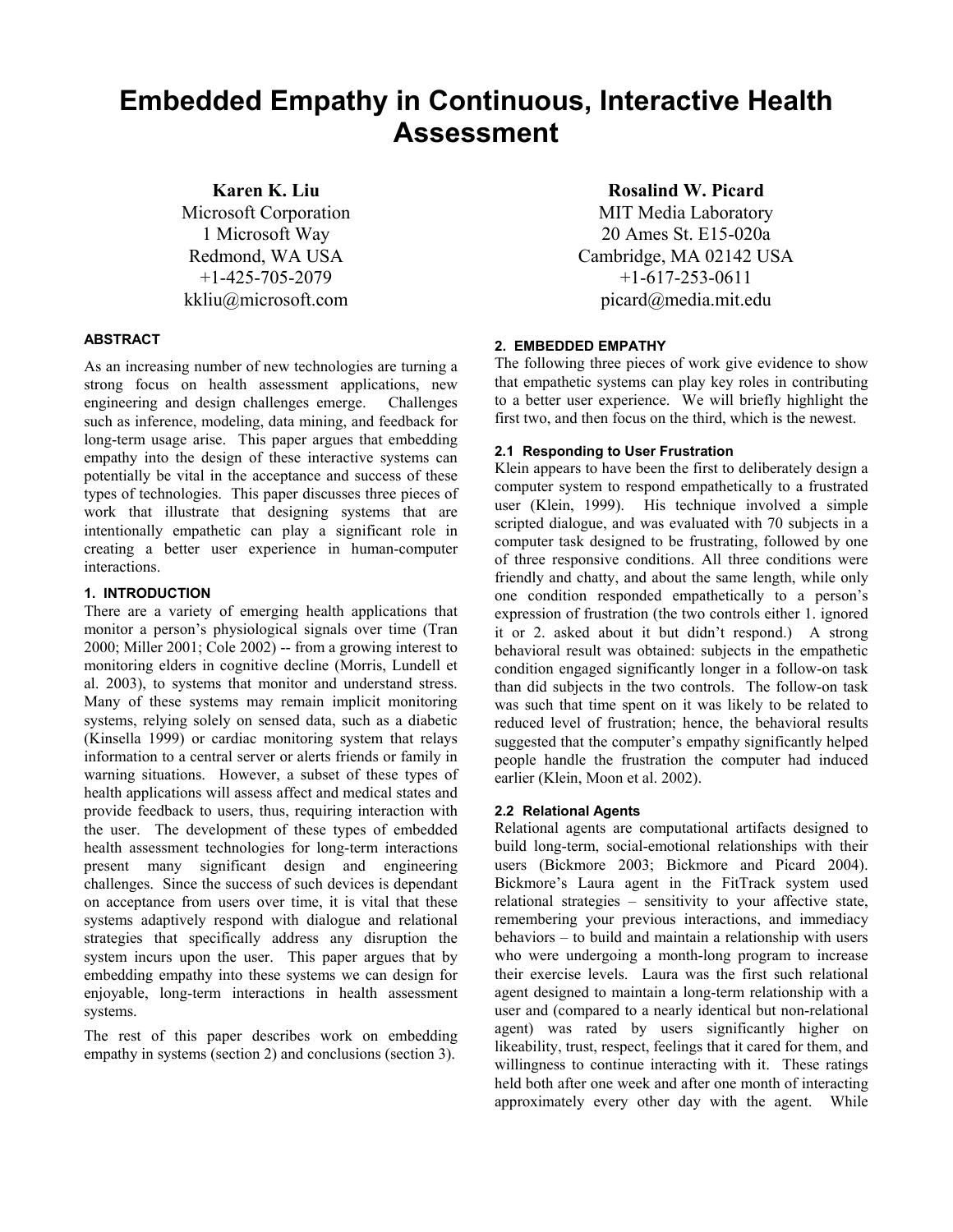several factors (in addition to empathy) contributed to the impact of the relational agent, it is reasonable to expect that the agent's empathy played a key role in several of the significant findings, such as the finding that users felt significantly more "cared for" by the relational agent.

### **2.3 A Mobile System for Health Annotation**

An interactive, health application has been developed for data collection, annotation, and feedback that explores using empathetic dialogue to facilitate a more satisfying and less stressful user experience.

# *2.3.1 System Design*

The system has been developed on a mobile platform and uses affect-sensitive strategies to engage users and allow for real-time annotation of stress, activity and timing information through text and audio input. The platform supports continuous, wireless, and non-intrusive collection of heart signal data, accelerometer, and pedometer information, as well as automatic labeling of location information from context beacons. Figure 2-1 shows the overall architecture for the system.





The system consists of a sensor layer that communicates to a *Data Collection Platform*. The *Interaction Engine*, which schedules interactions to interrupt the user for annotations either through a timer or through triggers from the sensor information is based off of the Context Aware Experience Sampling (CAES) Engine (Intille, Rondoni et al. 2003) developed at MIT. The CAES system aims to improve upon the Experience Sampling Method (ESM) (Csikszentmihalyhi and Larson 1987) -- an *in situ* sampling method -- by using sensing technology to automatically detect events that trigger sampling. The Interaction Engine uses a *Dialogue Manager* to choose from a set of different interaction scripts and possible responses to user input. A GUI layer receives input from scheduled and triggered interactions, as well as the possible question/response scripts, and interacts with the user through different GUI screens. Figure 2-2 shows example GUI screens used in this system.



**Figure 2-2 GUI Feedback and Annotation Screens** 

Figure 2-3 shows a sample empathetic interaction and a sample non-empathetic interaction. Both systems employed minimal relational techniques (e.g. social greeting, friendly); however, only one system responded directly to a user's stress levels with empathetic responses.<sup>1</sup>

| S: Morning, Jane!                                       |
|---------------------------------------------------------|
| S: Do you have a minute?                                |
| U: Yes.                                                 |
| S: You know the drill -- feeling stressed?              |
| U: Its there - but not the worst.                       |
| S: Wish it was better. Hope things start<br>looking up. |
| S: Thanks so much for all your input.                   |
|                                                         |
| S: Morning, Jane!                                       |
|                                                         |
| S: Do you have a minute?                                |
| U: Yes.                                                 |

U: Its there - but not the worst.

1

S: Thanks so much for all your input.

## **Figure 2-3 Sample Empathetic Interaction (top) Sample Non-Empathetic Interaction (bottom)**

The sensor hardware, shown in Figure 2-3, consists of a set of custom-developed physiological sensors from Fitsense Technology (Fitsense 2004) – a Pulser for electrocardiogram (ECG) information, a Footpod for accelerometer information, a Pacer for pedometer information, and Location Beacons for environment context information. A BodyLAN Hub (BLH) connects

<sup>1</sup> There was one other difference between the empathetic and non-empathetic systems: the interruption timing algorithms. For the empathetic system, interruptions often triggered off of large changes in the heart signal and off of context changes. While this was initially designed to be of benefit, it wound up interrupting people a lot more which one would predict would lead to users not wanting to use this system for the final session, but this was not what was found.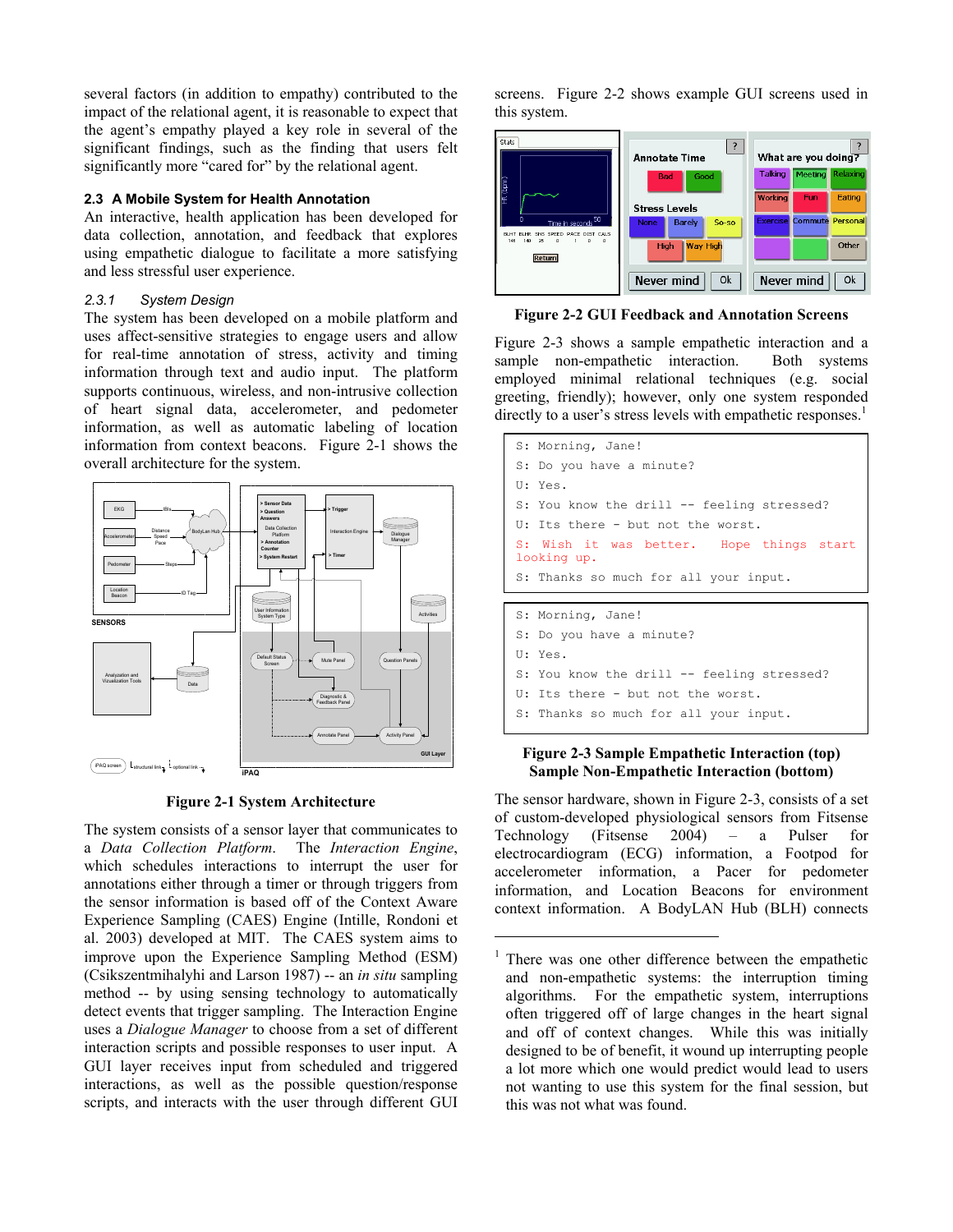the iPAQ to the different sensors on a BodyLAN wireless network.



**Figure 2-4 Sensor System** 

#### *2.3.2 Experiment*

The system has been evaluated with ten subjects who used either the empathetic or non-empathetic system for four days, then used the opposite system for another four days, and finally, were asked to choose which system to continue interacting with for the last four days.

The hypotheses of this experiment included:

- $\triangleright$  Subjects will find the empathetic system to be less disruptive and frustrating to use and will have a better user experience while using the empathetic system.
- $\triangleright$  Subjects will choose to continue working with the empathetic system over the non-empathetic system.
- $\triangleright$  Users will report fewer perceived interruptions if the system is less stressful to use.

Measures that were used to evaluate the system included self-report ratings as well as a new measure we propose, the *relative subjective count (RSC)*. Relative subjective count is inspired by the relative subjective duration (Czerwinski, Horvitz et al. 2001) – a metric that takes the user's estimated time to complete a task divided by total time to complete the task as an implicit probe for measuring user frustration or satisfaction. In this study, the user's estimated number of interruptions (collected during each end-of-day log) divided by the actual number of interruptions was used as a measure for probing user frustration. If the subject greatly overestimated the number of interruptions, they were considered to be more frustrated than if they underestimated the number of interruptions. Since subjects were led to believe that there were three sessions in the study, the strongest behavior measure for evaluating user preference would be that the user chooses to work with the empathetic system for the final session.

#### *2.3.3 Results*

The empathetic system was rated as significantly less stressful on users  $t(14)$ ,  $p = .26<sup>2</sup>$ , and seven out of ten of the subjects chose to continue working with the empathetic system after having used both systems.

Users were also asked to answer a series of questions based on their experience with the stress awareness study overall. The hypothesis here is that the subjects who ended with the responsive system would *remember* having a better experience overall even if in actuality they didn't (Redelmeier and Kahneman 1996). Subjects who ended with the empathetic system rated that their desire to continue with the stress awareness system was significantly higher than subjects who ended with the non-empathetic system,  $t(8)$ ,  $p < .0008$ .

To measure daily perceived frustration from interruptions, each user was asked to fill out their interrupt estimate in the end-of-day logs each night. There was a significant difference in low RSC,  $t(45)$ ,  $p < .00035$ , while using the empathetic system versus the non-empathetic system. The RSC (number of times people thought they were interrupted vs. how many times they actually were) was significantly lower in the empathetic condition. We hypothesize that RSC correlates with user frustration. The strongest behavior measure was that seven out of ten subjects chose to continue working with the empathetic system for the final session. The final system preference for all users is shown in Figure 3-3.

The strong preference for the empathetic system, lead us to believe that specifically embedding empathy into a system that directly addresses a user's affective state can facilitate a less frustrating and more enjoyable experience over time, even in tasks that are highly disruptive.



**Figure 2-5 System Preference for Final Session** 

1

 $2$  The responses of two subjects were not included because they experienced an unusually high number of interruptions in the empathetic case as a result of a bug in the system.